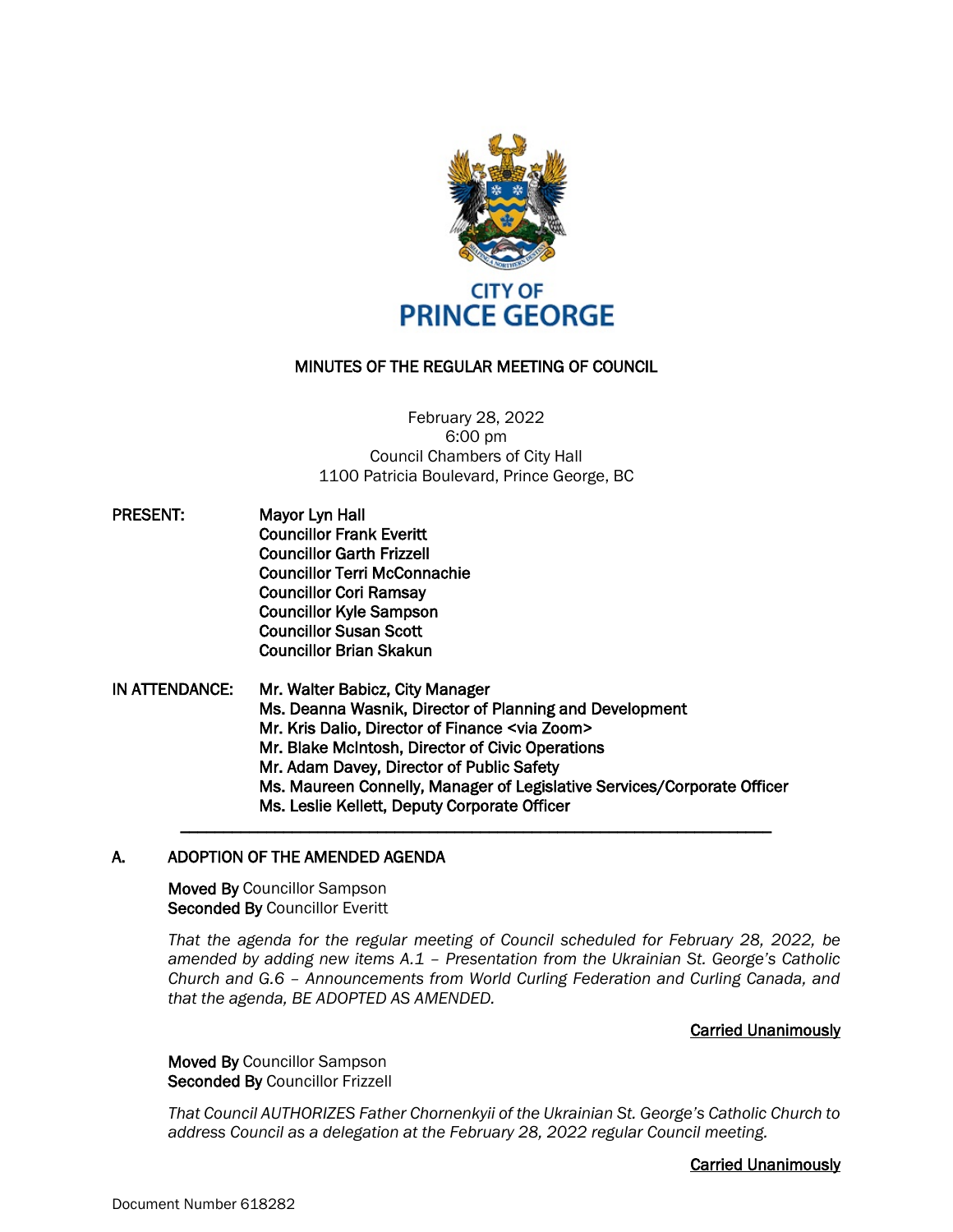## A.1 Presentation from the Ukrainian St. George's Catholic Church

Father Andrii Chornenkyii of the Ukrainian St. George's Catholic Church, attended Centre Table and spoke in support of Ukraine during this time of war and invasion from Russia.

Discussion commenced.

Moved By Councillor Frizzell Seconded By Councillor Skakun

*That Council CONTRIBUTES \$1,000 from the Council Contingency Fund to the International Committee of the Red Cross Ukraine Humanitarian Crisis Appeal.*

### Carried Unanimously

Moved By Councillor Frizzell Seconded By Councillor Sampson

*That Council DIRECTS Administration to review the City's procurement processes to determine if Russian purveyors of services and products can be disqualified from future procurement submissions.*

### Carried Unanimously

Moved By Mayor Hall Seconded By Councillor Scott

*That Council AMENDS the agenda to consider agenda item G.6 immediately following agenda item A.1.*

# Carried Unanimously

# G.6 Announcements from World Curling Federation and Curling Canada: Participation of Russian Curling Teams

Discussion commenced.

Moved By Councillor Skakun Seconded By Councillor Sampson

*That Council strongly ENDORSES and urges the World Curling Federation to remove and bar Russian Curling Federation entries from all World Curling Federation events.*

### Carried Unanimously

# B. MINUTES

### B.1 Adoption of Minutes – February 7, 2022

Moved By Councillor McConnachie Seconded By Councillor Scott

*That the attached minutes of the regular Council meeting held February 7, 2022, BE ADOPTED as read on this day and that such minutes as read set out all of the business before Council at that meeting and fully and properly record all of the resolutions and bylaws passed and adopted by Council at that meeting.*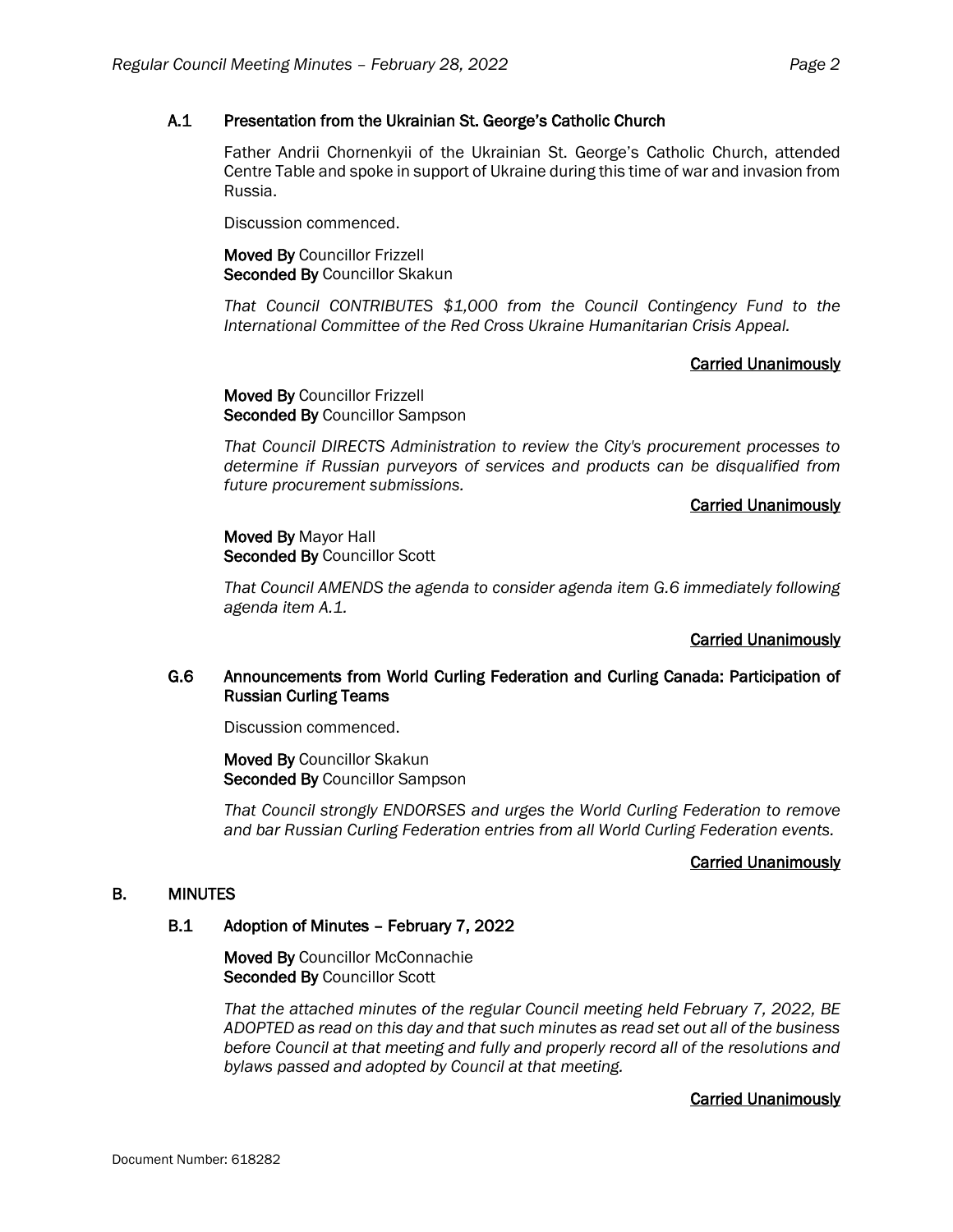# C. CONSENT AGENDA (FOR INFORMATION)

## C.1 2021 Q4 Consultant Spending Report

Moved By Councillor Frizzell Seconded By Councillor Everitt

*That Council RECEIVES FOR INFORMATION the report dated February 18, 2022 from the Director of Finance titled "2021 Q4 Consultant Spending Report".*

### Carried Unanimously

# D. REPORTS

CITY MANAGER – WALTER BABICZ

### D.1 Corporate Work Plan

Discussion commenced and W. Babicz, City Manager, responded to questions of Council.

Moved By Councillor Frizzell Seconded By Councillor Ramsay

*That Council RECEIVES FOR INFORMATION the report dated February 18, 2022 from the City Manager titled "Corporate Work Plan".*

# Carried Unanimously

# D.2 COVID-19 Vaccine Program and Volunteers on Council Committees

Discussion commenced and W. Babicz, City Manager, responded to questions of Council.

Moved By Councillor Everitt Seconded By Councillor Frizzell

*That Council APPROVES the amendments to the Committees, Commissions, and Boards Procedures Manual as attached to the report dated February 17, 2022 from the City Manager titled "COVID-19 Vaccine Program and Volunteers on Council Committees."*

### Carried Unanimously

# DIRECTOR OF CIVIC OPERATIONS – BLAKE MCINTOSH

### D.3 Jumpstart Multisport Court Initiative – Update 2022

Mr. Marco Di Buono, Associate Vice President, Program and Operations, Canadian Tire Jumpstart Charities, attended Centre Table and provided an update regarding the Jumpstart Multisport Court Initiative.

Discussion commenced. Mr. Di Buono and B. McIntosh, Director of Civic Operations, responded to questions of Council.

Moved By Councillor Skakun Seconded By Councillor Everitt

*That Council RECEIVES FOR INFORMATION the report dated February 16, 2022 from the Director of Civic Operations titled "Jumpstart Multisport Court Initiative – Update 2022".*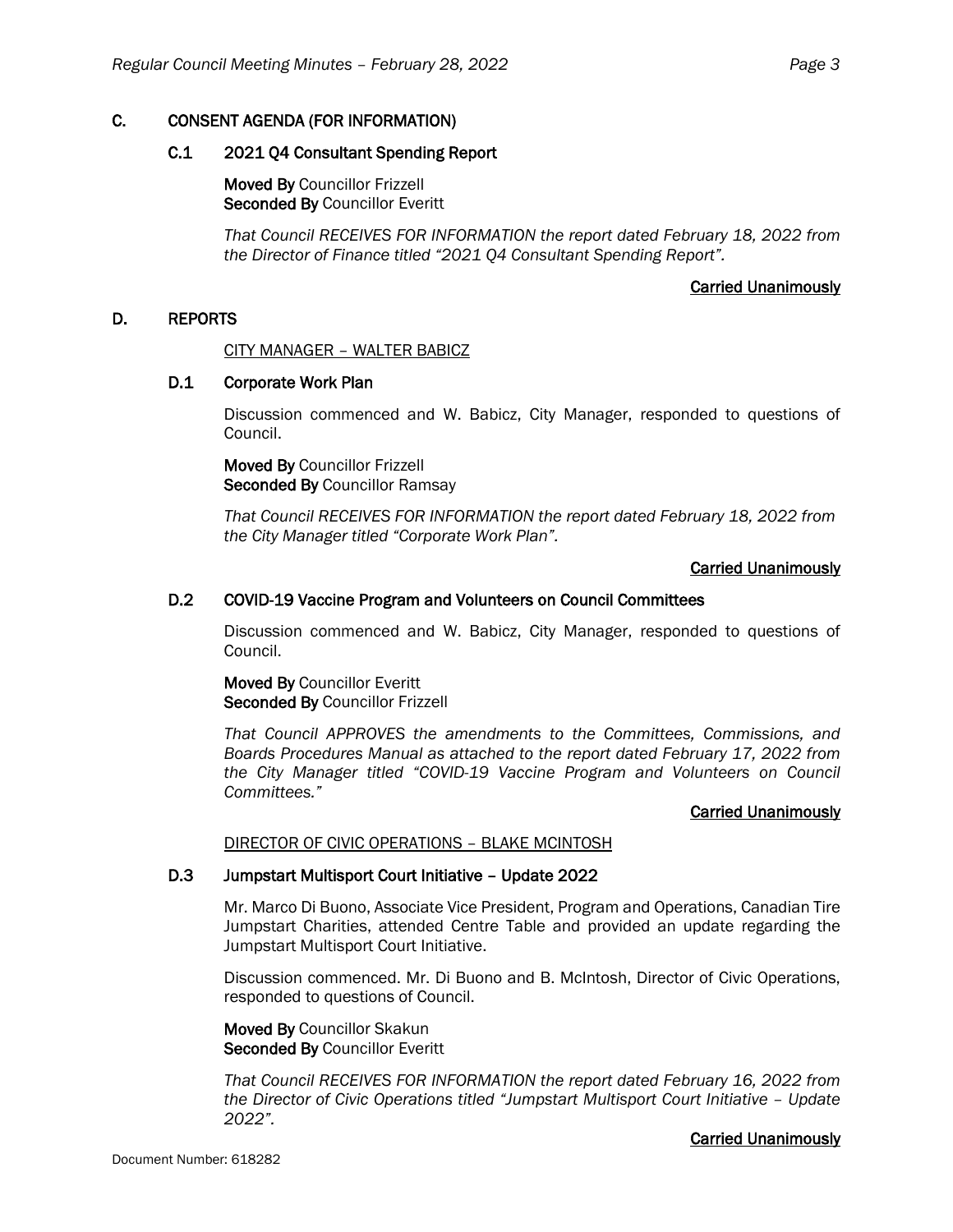Mayor Hall called a recess of the Regular Council Meeting at 6:52 p.m.

The Regular Council Meeting reconvened at 7:01 p.m.

Attendance of Council and Staff was the same as at the time the recess was called.

# H. FORMAL PUBLIC HEARING

The Regular Council Meeting adjourned to the Formal Public Hearing at 7:02 p.m.

# H.1 Rezoning Amendment Application No. RZ100717 (Bylaw No. 9248)

Applicant: McWalter Consulting Limited for Pahal Holdings Inc., Inc. No. BC1106415 Location: 2740 Recplace Drive

Documents for Council's consideration regarding "Rezoning Amendment Application No. RZ100717 (Bylaw No. 9248)" included:

- Previously submitted staff report dated October 20, 2021 from the Director of Planning and Development titled "Rezoning Amendment Application No. RZ100717 (Bylaw No. 9248)" *(Considered at the November 8, 2021 regular Council meeting)*;
- Location and Existing Zoning Map;
- Appendix "A" to Bylaw No. 9248;
- Supporting Documents; and
- Two (2) drawings of the proposed development received on February 24, 2022 from the Applicant in support of the application.

Discussion commenced and D. Wasnik, Director of Planning and Development, responded to questions of Council.

# Applicant:

Mr. David McWalter, McWalter Consulting Limited, Dr. Jas Pahal, and Ms. Reena Pahal attended Centre Table and presented two drawings of the proposed development in support of the application.

# Members of the Public:

There were no submissions from members of the public.

### Moved By Councillor Skakun Seconded By Councillor McConnachie

*That the Formal Public Hearing regarding "Rezoning Amendment Application No. RZ100717 (Bylaw No. 9248)", BE CLOSED.*

# Carried Unanimously

The Formal Public Hearing adjourned to the Regular Council Meeting at 7:08 p.m.

# City of Prince George Zoning Bylaw No. 7850, 2007, Amendment Bylaw No. 9248, 2021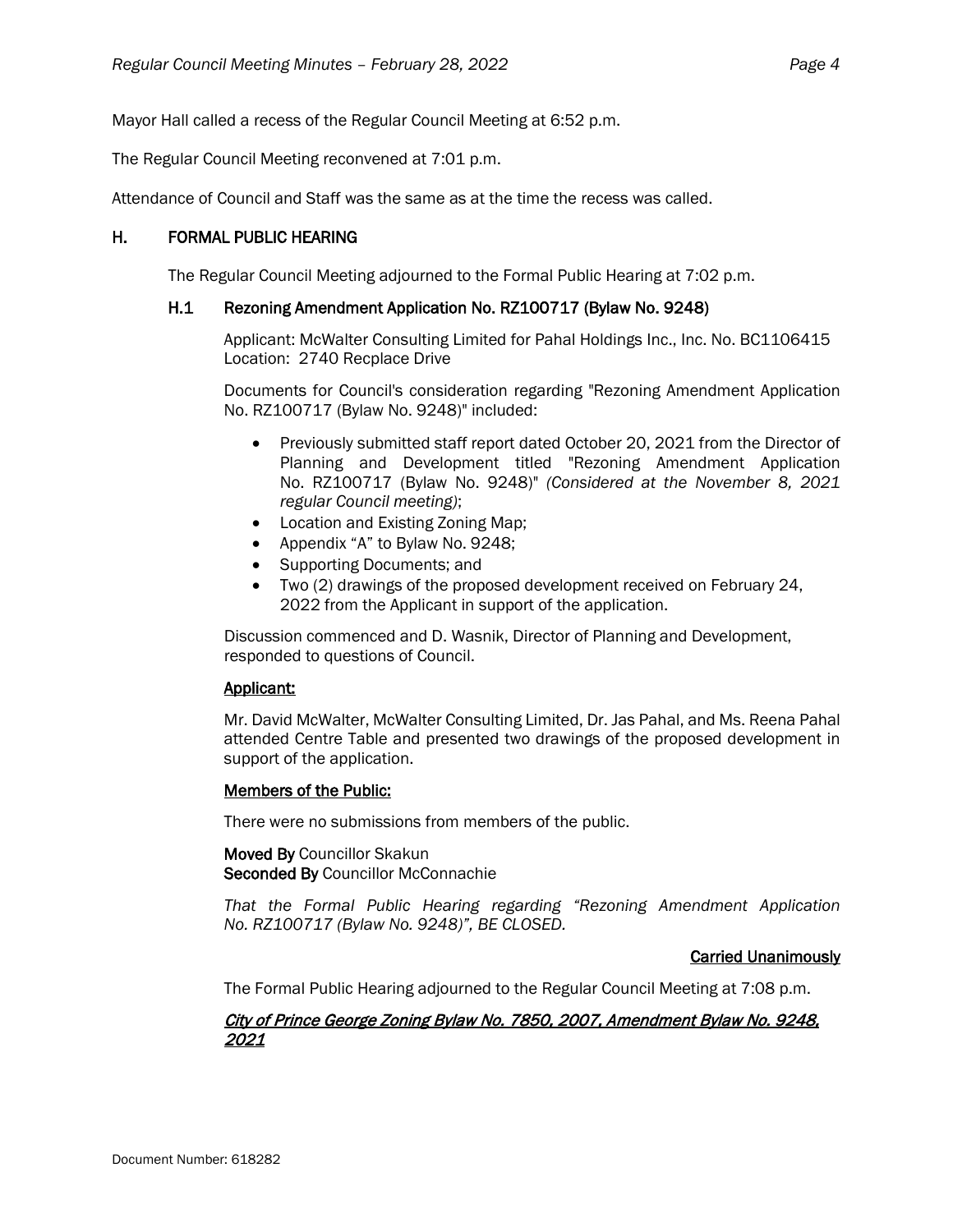Moved By Councillor Sampson Seconded By Councillor Scott

*That Council GIVES THIRD READING to "City of Prince George Zoning Bylaw No. 7850, 2007, Amendment Bylaw No. 9248, 2021".*

# Carried Unanimously

# D.4 Park Washroom Refurbishment – Carrie Jane Gray Washroom Upgrade

Discussion commenced. B. McIntosh, Director of Civic Operations, L. Hanson, Manager of Project Delivery, W. Babicz, City Manager, and K. Dalio, Director of Finance, responded to questions of Council.

Moved By Councillor Sampson Seconded By Councillor Skakun

*That Council DIRECTS Administration to return a report to Council detailing available alternate facilities for storage of Parks Division equipment and proposed costs for a reduced floorplan of the Carrie Jane Gray Park washroom upgrade.*

# Defeated

# Mayor Hall and Councillors Everitt, Frizzell, Ramsay, and Scott opposed.

Moved By Councillor Frizzell Seconded By Councillor Everitt

*That Council APPROVES a budget amendment in 2022 to Project #1385 - Park Washroom Refurbishment to allow a total cost of \$760,000 that includes the addition of \$260,000, funded \$135,000 from the Community Works Fund and \$125,000 from the General Infrastructure Reinvestment Fund.*

# Carried

# Councillors McConnachie, Sampson, and Skakun opposed.

# D.5 Downtown Renewable Energy System – Connection Budget Amendment

Discussion commenced. B. McIntosh, Director of Civic Operations, W. Wedel, Manager of Utilities, and K. Dalio, Director of Finance, responded to questions of Council.

### Moved By Councillor Everitt Seconded By Councillor Ramsay

*That Council APPROVES an amendment to the "Ramada DES Design and Build" capital project in the 2021 – 2025 Financial Plan from \$300,000 to a revised budget of \$500,000, to be funded by the Northern Capital Planning Reserve Fund as set out in the report dated February 7, 2022 from the Director of Civic Operations titled "Downtown Renewable Energy System – Connection Budget Amendment."*

# Carried Unanimously

# DIRECTOR OF PLANNING AND DEVELOPMENT – DEANNA WASNIK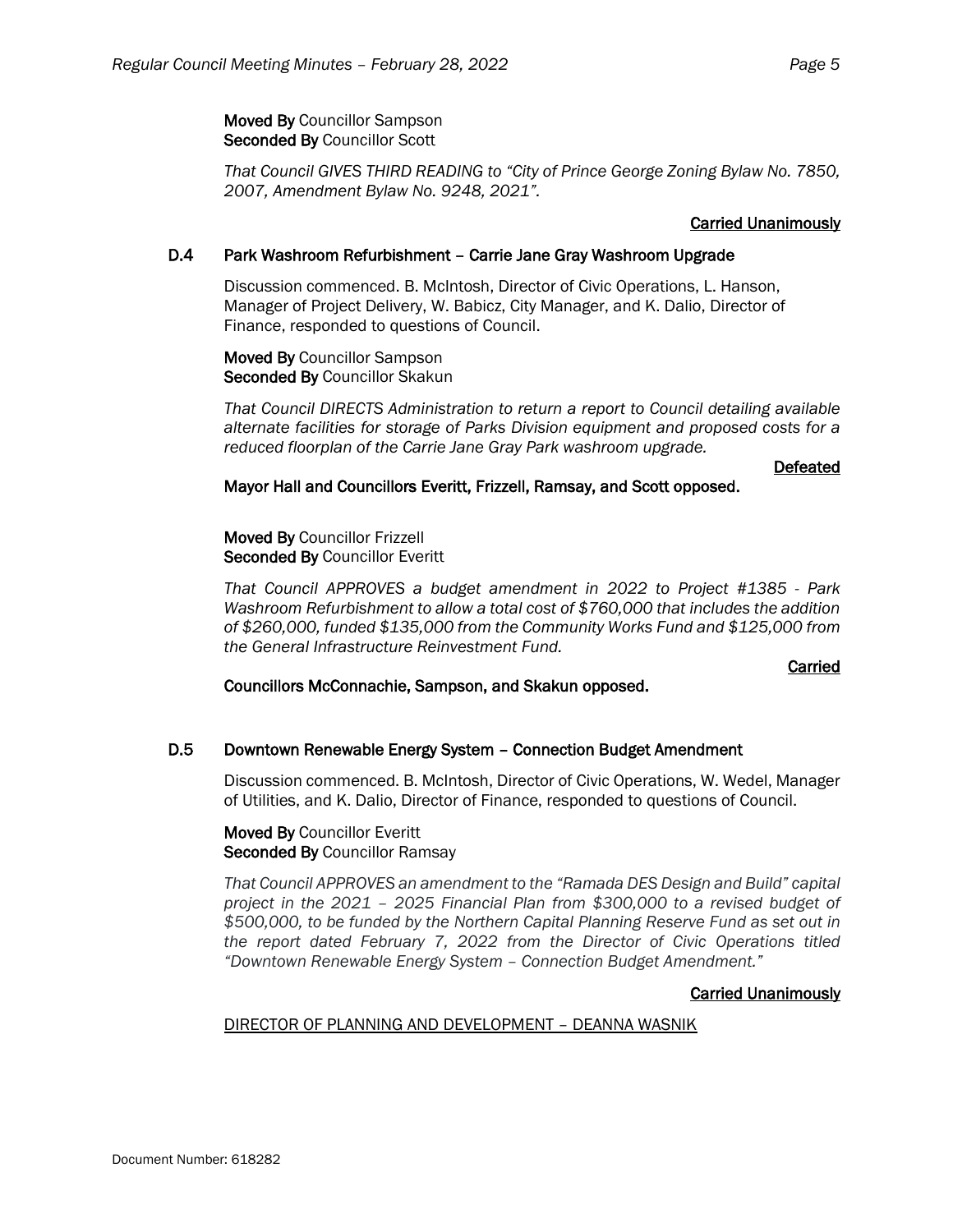# D.6 1595 Torpy Road Road Closure Bylaw No. 9286, 2022

Applicant: City of Prince George Location: 1595 Torpy Road

Documents for Council's consideration regarding "1595 Torpy Road Road Closure Bylaw No. 9286, 2022" included:

- Staff report dated February 14, 2022 from the Director of Planning and Development titled "1595 Torpy Road Road Closure Bylaw No. 9286, 2022";
- Appendix "A" Proposed Road Closure;
- Exhibit "A" Location Map;
- Exhibit "B" Proposed Consolidation; and
- Exhibit "C" Proposed Road Dedication.

# City of Prince George 1595 Torpy Road Road Closure Bylaw No. 9286, 2022

Moved By Councillor Scott Seconded By Councillor McConnachie

*That Council GIVES FIRST AND SECOND READING to "City of Prince George 1595 Torpy Road Road Closure Bylaw No. 9286, 2022".*

# Carried Unanimously

# D.7 Land Use Contract Discharge Application No. LU000050 (Bylaw No. 9244)

Documents for Council's consideration regarding "Land Use Contract Discharge Application No. LU000050 (Bylaw No. 9244)" included:

- Staff report dated January 18, 2022 from the Director of Planning and Development titled "Land Use Contract Discharge Application No. LU000050 (Bylaw No. 9244)";
- Location and Existing Zoning Map;
- Appendix "A" to Bylaw No. 9244;
- Exhibit "A" to LU000050; and
- Land Use Contract Bylaw No. 3109, 1997 (Land Title Office Document No. N29251).

Discussion commenced and D. Wasnik, Director of Planning and Development, responded to questions of Council.

# City of Prince George Authorization Issuance Land Use Contract No. LU 53-77, Bylaw No. 3109, 1977, Discharge Bylaw No. 9244, 2021

Moved By Councillor Skakun Seconded By Councillor Everitt

*That Council GIVES FIRST AND SECOND READING to "City of Prince George Authorization Issuance Land Use Contract No. LU 53-77, Bylaw No. 3109, 1977, Discharge Bylaw No. 9244, 2021" to discharge Land Use Contract Bylaw No. 3109, 1977, registered as Land Title Document No. N29251, as shown on Appendix "A" to Bylaw No. 9244, 2021 from the legal title of Lot 4, District Lot 633, Cariboo District, Plan 8698.*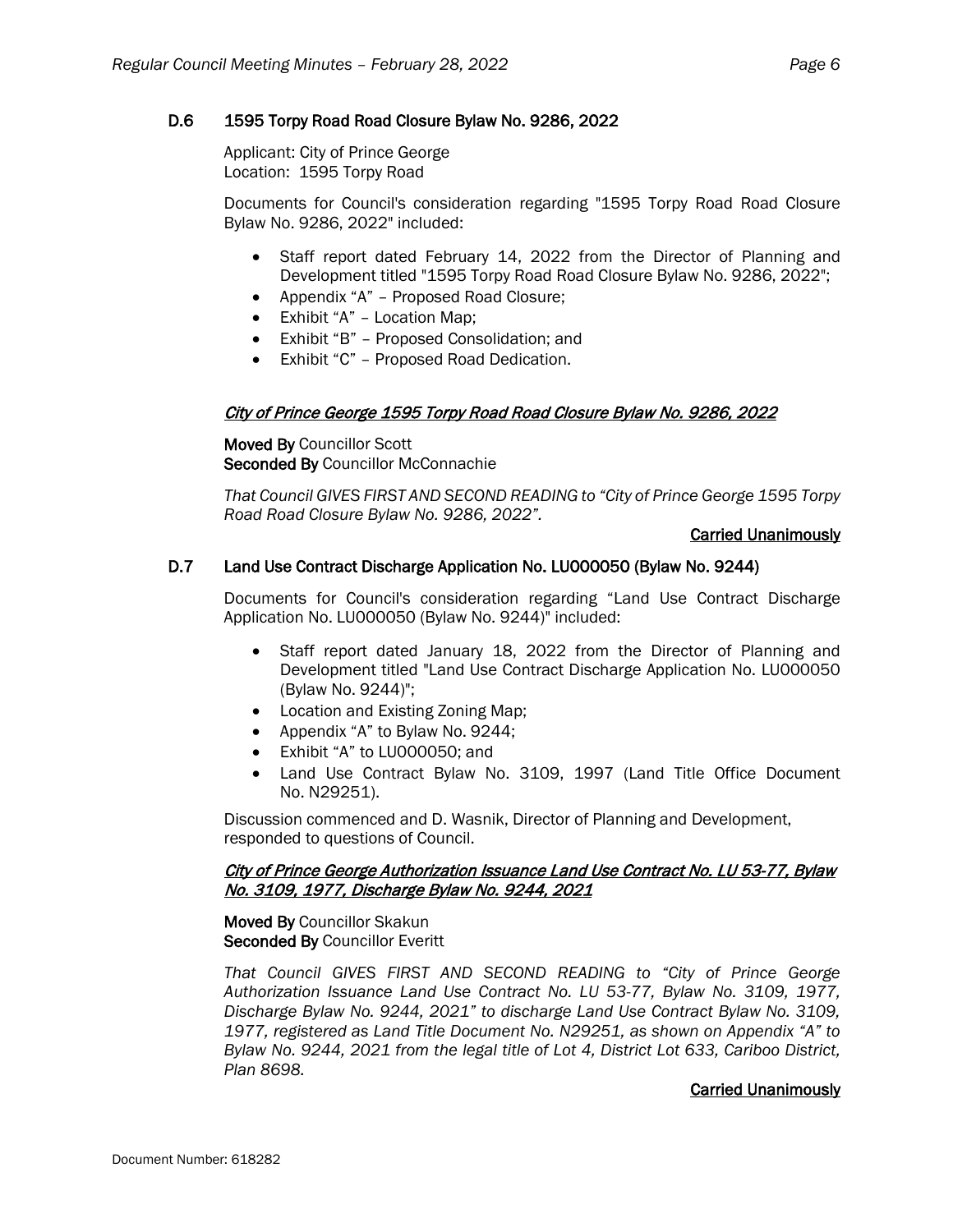Moved By Councillor Frizzell Seconded By Councillor Everitt

*That Council EXPANDS the notification distance required in "City of Prince George Development Procedures Bylaw No. 7635, 2005" from 30 metres to the area shown on Exhibit "A" to LU000050 for the mailing of notice of the public hearing for "City of Prince George Authorization Issuance Land Use Contract No. LU 53-77, Bylaw No. 3109, 1977, Discharge Bylaw No. 9244, 2021".*

## Carried Unanimously

# D.8 Section 219 Covenant Application No. RC000019 (Bylaw No. 9228) and Rezoning Application No. RZ100711 (Bylaw No. 9229)

Applicant: L&M Engineering Ltd. for 1299141 B.C. Ltd. Inc. No. BC1299141 Location: 3221/3191 Highway 16

Documents for Council's consideration regarding "Section 219 Covenant Application No. RC000019 (Bylaw No. 9228) and Rezoning Application No. RZ100711 (Bylaw No. 9229)" included:

- Staff report dated February 16, 2022 from the Director of Planning and Development titled "Section 219 Covenant Application No. RC000019 (Bylaw No. 9228) and Rezoning Application No. RZ100711 (Bylaw No. 9229)";
- Location and Existing Zoning Map;
- Appendix "A" to Bylaw No. 9228;
- Appendix "A" to Bylaw No. 9229; and
- Supporting Documents.

# City of Prince George Restrictive Covenant Discharge Bylaw No. 9228, 2021

# City of Prince George Zoning Bylaw No. 7850, 2007, Amendment Bylaw No. 9229, <sup>2021</sup>

Councillor Skakun declared a non-pecuniary conflict of interest due to the proximity of the subject property to his residence and exited Council Chambers at 8:07 p.m.

### Moved By Councillor Frizzell Seconded By Councillor Scott

*That Council GIVES FIRST AND SECOND READING to "City of Prince George Restrictive Covenant Discharge Bylaw No. 9228, 2021" to discharge the Section 219 restrictive covenant and modification registered as Land Title Office Document No. BB1020196 and CA2107776 respectively, from Parcel 1, District Lot 2003, Cariboo District, Plan BCP37635, Except Plan EPP60333, as shown on Appendix "A" to Bylaw No. 9228.*

### Carried Unanimously

Moved By Councillor McConnachie Seconded By Councillor Frizzell

*That Council GIVES FIRST AND SECOND READING to "City of Prince George Zoning Bylaw No. 7850, 2007, Amendment Bylaw No. 9229, 2021".*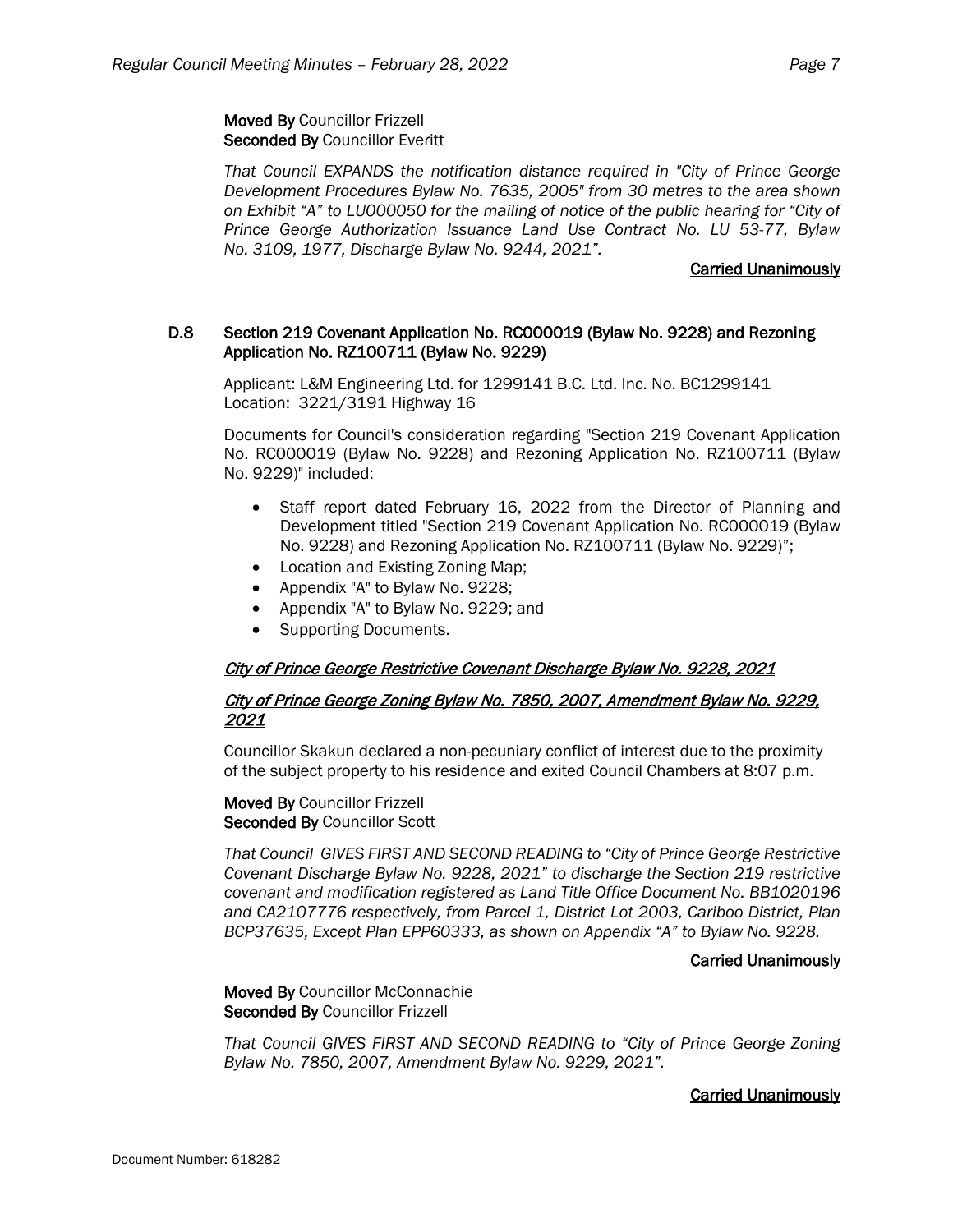# Moved By Councillor Ramsay Seconded By Councillor Everitt

*That Council PERMITS the Public Hearing for proposed Bylaw No. 9228, 2021 and 9229, 2021 BE WITHHELD until the following requirements have been met to the satisfaction of Administration:*

- *a. Receipt of a Traffic Impact Analysis, and*
- *b. Receipt of a Geotechnical Assessment.*

# Carried Unanimously

Moved By Councillor Scott Seconded By Councillor Frizzell

*That Council PERMITS that consideration of Final Reading of proposed Bylaw No. 9228, 2021 and 9229, 2021 BE WITHHELD until the following requirements have been met to the satisfaction of Administration:*

- *a. Receipt of a Servicing Brief, and*
- *b. Registration of Section 219 Covenant that restricts building or disturbance of the AG: Greenbelt zone.*

*In addition, any recommendations presented in the preceding items must be addressed to the satisfaction of the Director of Planning and Development.*

### Carried Unanimously

Councillor Skakun returned to Council Chambers at 8:08 p.m.

# D.9 Amendments to Official Community Plan Amendment Application No. CP100177 (Bylaw No. 9237, 2021) and Rezoning Application No. RZ100713 (Bylaw No. 9238, 2021)

Applicant: Kirk Gable for Roswitha Friedmann Location: 2361 and 2385 Hart Highway

Documents for Council's consideration regarding "Amendments to Official Community Plan Amendment Application No. CP100177 (Bylaw No. 9237, 2021) and Rezoning Application No. RZ100713 (Bylaw No. 9238, 2021)" included:

- Staff report dated February 10, 2022 from the Director of Planning and Development titled "Amendments to Official Community Plan Amendment Application No. CP100177 (Bylaw No. 9237, 2021) and Rezoning Application No. RZ100713 (Bylaw No. 9238, 2021)";
- Location and Existing Zoning Map;
- Appendix "A" to Bylaw No. 9237; and
- Appendix "A" to Bylaw No. 9238.

Discussion commenced and D. Wasnik, Director of Planning and Development responded to questions of Council.

# City of Prince George Official Community Plan Bylaw No. 8383, 2011, Amendment Bylaw No. 9237, 2021

# City of Prince George Zoning Bylaw No. 7850, 2007, Amendment Bylaw No. 9238, 2021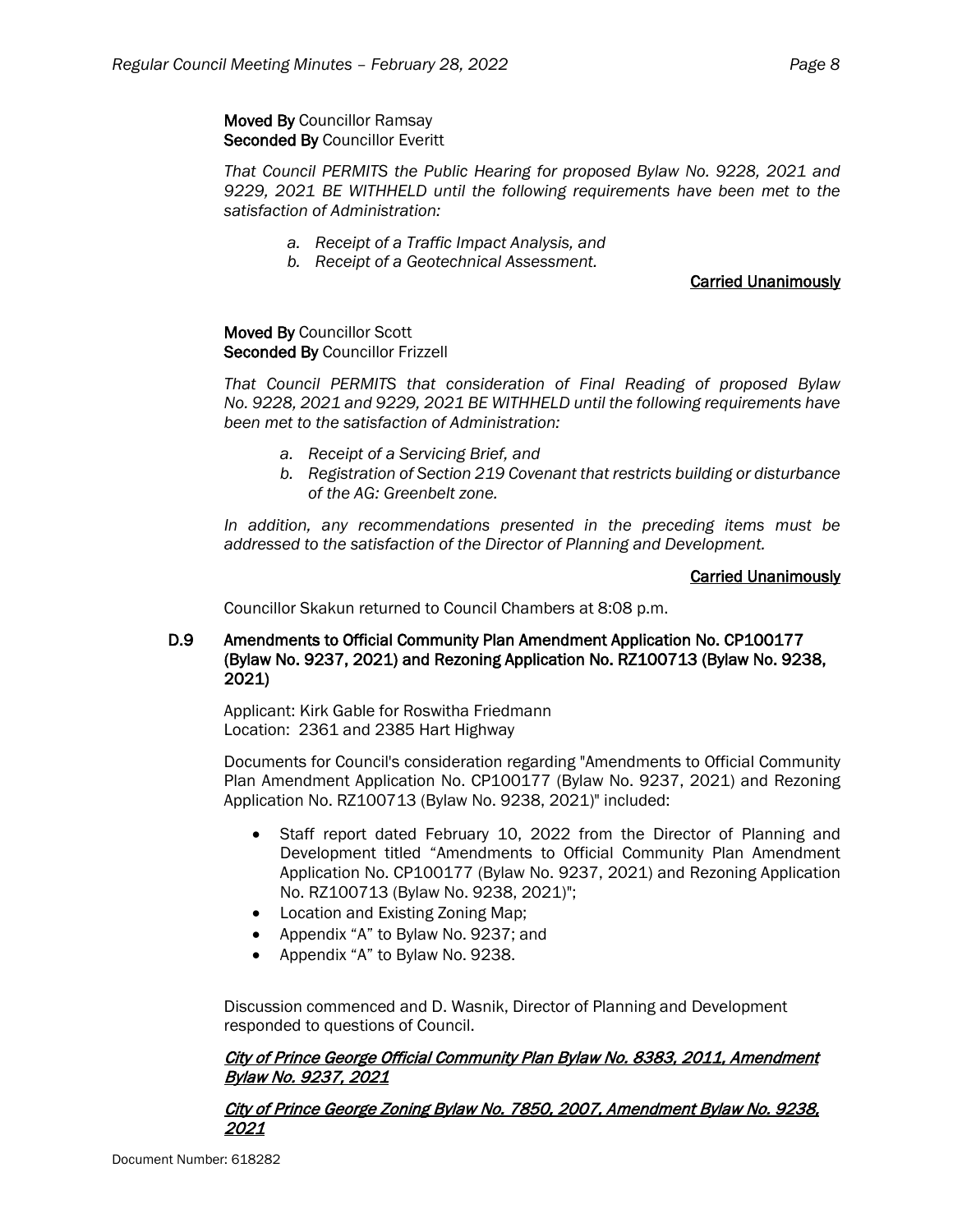Moved By Councillor McConnachie Seconded By Councillor Ramsay

*That Council GIVES FIRST READING to "City of Prince George Official Community Plan Bylaw No. 8383, 2011, Amendment Bylaw No. 9237, 2021."*

# Carried Unanimously

# Moved By Councillor Sampson Seconded By Councillor Everitt

*That Council CONSIDERS "City of Prince George Official Community Plan Bylaw No. 8383, 2011, Amendment Bylaw No. 9237, 2021", in conjunction with the current Financial Plan and confirms there are no issues.*

# Carried Unanimously

Moved By Councillor McConnachie Seconded By Councillor Ramsay

*That Council CONSIDERS "City of Prince George Official Community Plan Bylaw No. 8383, 2011, Amendment Bylaw No. 9237, 2021", in conjunction with the current Regional District of Fraser Fort-George Solid Waste Management Plan and confirms there are no issues.*

### Carried Unanimously

## Moved By Councillor Ramsay Seconded By Councillor McConnachie

*That Council CONSIDERS "City of Prince George Official Community Plan Bylaw No. 8383, 2011, Amendment Bylaw No. 9237, 2021", in conjunction with the City of Prince George Strategic Framework for a Sustainable Prince George and confirms there are no issues.*

### Carried Unanimously

### Moved By Councillor Sampson Seconded By Councillor Scott

*That Council GIVES SECOND READING to "City of Prince George Official Community Plan Bylaw No. 8383, 2011, Amendment Bylaw No. 9237, 2021".*

### Carried Unanimously

Discussion commenced and M. Connelly, Manager of Legislative Services, responded to questions of Council.

### Moved By Councillor Sampson Seconded By Councillor Everitt

*That Council APPROVES the following public consultation process to fulfill the requirements of Section 475 of the Local Government Act:*

*a. One (1) Citywide Newspaper advertisement requesting written comment.*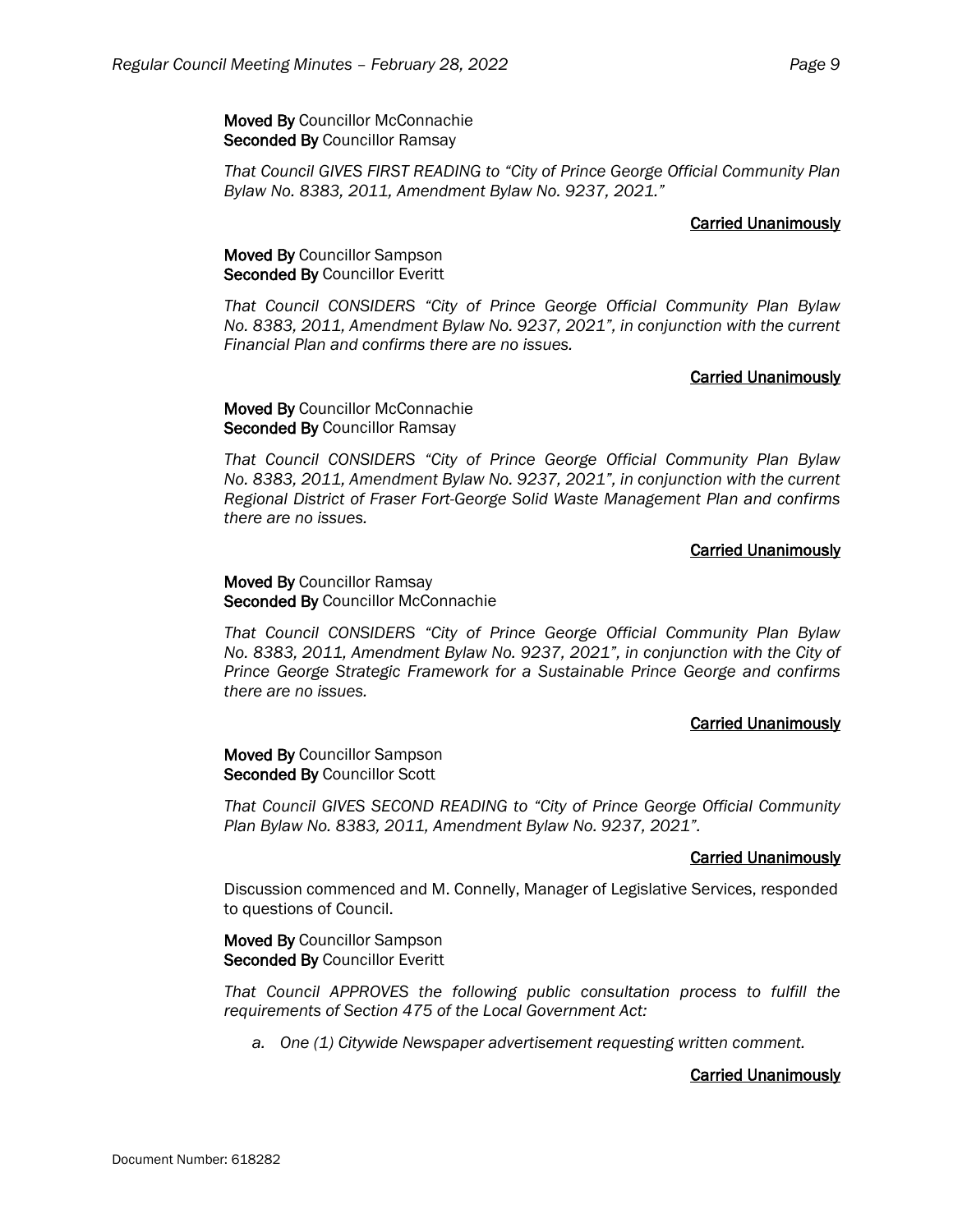*That Council GIVES FIRST AND SECOND READING to "City of Prince George Zoning Bylaw No. 7850, 2007, Amendment Bylaw No. 9238, 2021".*

# Carried Unanimously

# Moved By Councillor Scott Seconded By Councillor McConnachie

*That Council PERMITS that consideration of Final Reading of proposed Bylaw Nos. 9237 and 9238, 2021 BE WITHHELD until the following requirements have been met to the satisfaction of Administration:*

- *a. Registration of a Section 219 Covenant on the legal title of Lots 1 and 2, District Lot 4377, Cariboo District, Plan 9186 that restricts symmetrical facades for two-unit housing; and*
- *b. Registration of a Section 219 Covenant on the legal title of Lots 1 and 2, District Lot 4377, Cariboo District, Plan 9186 that restricts secondary suites within two-unit housing.*

*In addition, any recommendations presented in the preceding items must be addressed to the satisfaction of the Director of Planning and Development."*

# Carried Unanimously

# D.10 Rezoning Amendment Application No. RZ100729 (Bylaw No. 9268, 2021)

Applicant: David McWalter Consulting Ltd. for Dennison and Dennison Holdings Ltd., Inc. No. BC0624366

Location: 1933 Queensway

Documents for Council's consideration regarding "Rezoning Amendment Application No. RZ100729 (Bylaw No. 9268, 2021)" included:

- Staff report dated February 10, 2022 from the Director of Planning and Development titled "Rezoning Amendment Application No. RZ100729 (Bylaw No. 9268, 2021)";
- Location and Existing Zoning Map;
- Appendix "A" to Bylaw No. 9268.

# City of Prince George Zoning Bylaw No. 7850, 2007, Amendment Bylaw No. 9268, 2021

Moved By Councillor Everitt Seconded By Councillor Frizzell

*That Council GIVES FIRST AND SECOND READING to "City of Prince George Zoning Bylaw No. 7850, 2007, Amendment Bylaw No. 9268, 2021".*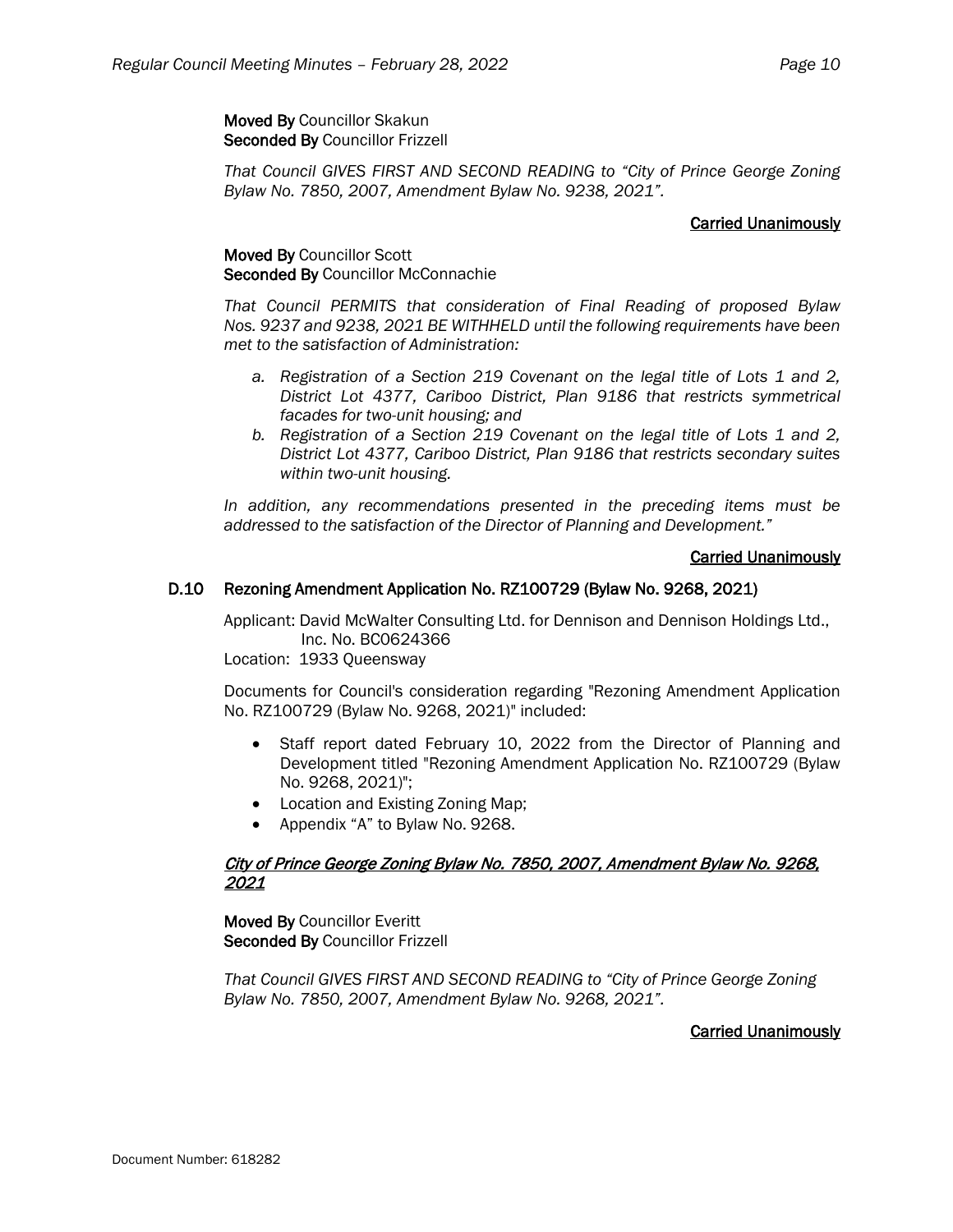## D.11 Rezoning Amendment Application No. RZ100731 (Bylaw No. 9271, 2021)

Applicant: Andrew Igel for Colin & Matthew Holdings Ltd., Inc. No. BC0780710 Location: 4054 and 4076 Weisbrod Road

Documents for Council's consideration regarding "Rezoning Amendment Application No. RZ100731 (Bylaw No. 9271, 2021)" included:

- Staff report dated February 10, 2022 from the Director of Planning and Development titled "Rezoning Amendment Application No. RZ100731 (Bylaw No. 9271, 2021)";
- Location and Existing Zoning Map;
- Appendix "A" to Bylaw No. 9271.

Councillor Scott exited Council Chambers at 8:15 p.m.

### City of Prince George Zoning Bylaw No. 7850, 2007, Amendment Bylaw No. 9271, 2021

Moved By Councillor McConnachie Seconded By Councillor Ramsay

*That Council GIVES FIRST AND SECOND READING to "City of Prince George Zoning Bylaw No. 7850, 2007, Amendment Bylaw No. 9271, 2021".*

### Carried Unanimously

Moved By Councillor McConnachie Seconded By Councillor Skakun

*That Council PERMITS the Public Hearing for proposed Bylaw No. 9271, 2021 BE WITHHELD until the following requirements have been met to the satisfaction of Administration:*

- *a. Receipt of Servicing Brief; and*
- *b. Receipt of Traffic Impact Analysis.*

*In addition, any recommendations presented in the preceding items must be addressed to the satisfaction of the Director of Planning and Development.*

### Carried Unanimously

### D.12 Rezoning Amendment No. RZ100736 (Bylaw No. 9284)

Applicant: Keith Good for Alder Hills Hold Co. Ltd., Inc. No. BC1079968, and Rita and Elliot Sexsmith

Location: 6011 and 6303 Giscome Road

Documents for Council's consideration regarding "Rezoning Amendment No. RZ100736 (Bylaw No. 9284)" included:

- Staff report dated February 9, 2022 from the Director of Planning and Development titled "Rezoning Amendment No. RZ100736 (Bylaw No. 9284)";
- Location and Existing Zoning Map;
- Appendix "A" to Bylaw No. 9284.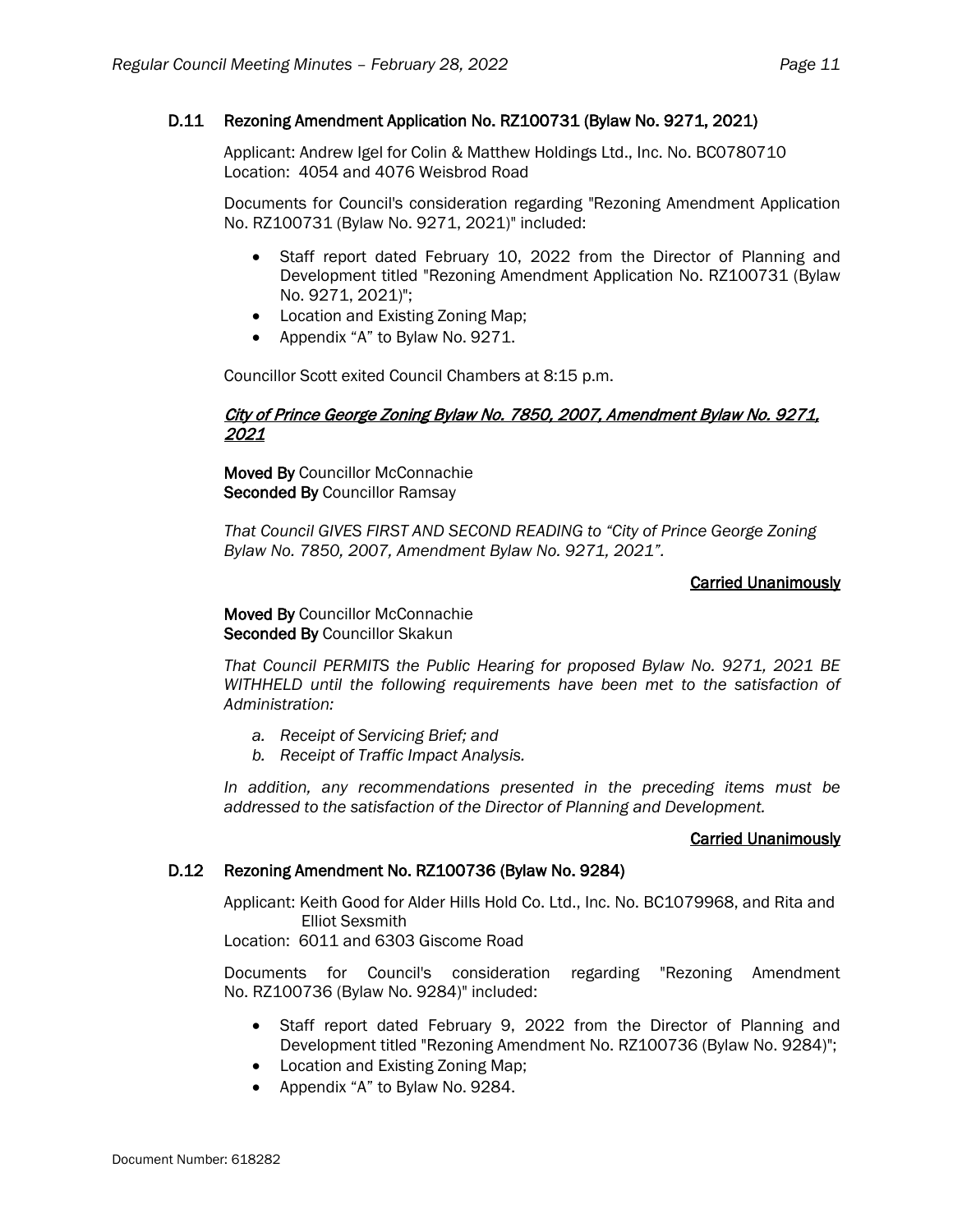# City of Prince George Zoning Bylaw No. 7850, 2007, Amendment Bylaw No. 9284, 2021

Moved By Councillor McConnachie Seconded By Councillor Everitt

*That Council GIVES FIRST AND SECOND READING to "City of Prince George Zoning Bylaw No. 7850, 2007, Amendment Bylaw No. 9284, 2021".*

# Carried Unanimously

Councillor Scott returned to Council Chambers at 8:18 p.m.

# DIRECTOR OF PUBLIC SAFETY – ADAM DAVEY

# D.13 Union of British Columbia Municipalities (UBCM) Community Emergency Preparedness Fund Emergency Operations Centre Grant (EOC) - Grant Application

Moved By Councillor Scott Seconded By Councillor Ramsay

*That Council SUPPORTS the City submitting a grant application to the Union of British Columbia Municipalities (UBCM) Community Emergency Preparedness Fund – Emergency Operations Centre (EOC) in the amount of twenty-five thousand dollars (\$25,000) to develop and deliver a Public Emergency Communications system, with an Emergency Awareness & Personal Preparedness campaign in the community; and AUTHORIZES the City's Financial Officer and Director of Public Safety to sign the grant application and subsequent contract documents should grant approval be received..*

# Carried Unanimously

# D.14 Union of British Columbia Municipalities (UBCM) Community Emergency Preparedness Fund – Emergency Support Services (ESS) - Grant application

Discussion commenced.

Moved By Councillor Scott Seconded By Councillor Sampson

*That Council SUPPORTS the City submitting a grant application to the Union of British Columbia (UBCM) Community Emergency Preparedness Fund –Emergency Support Services (ESS) in the amount of twenty-five thousand dollars (\$25,000) to host and participate in the annual Northern Emergency Social Services Training (NESST) Conference in April 2022, and other regional training events; to acquire additional equipment to support future potential city evacuation responses; and to recognize*  2021 ESS Responders; and AUTHORIZES the City's Financial Officer and Director of *Public Safety to sign the grant application and subsequent contract documents should grant approval be received.*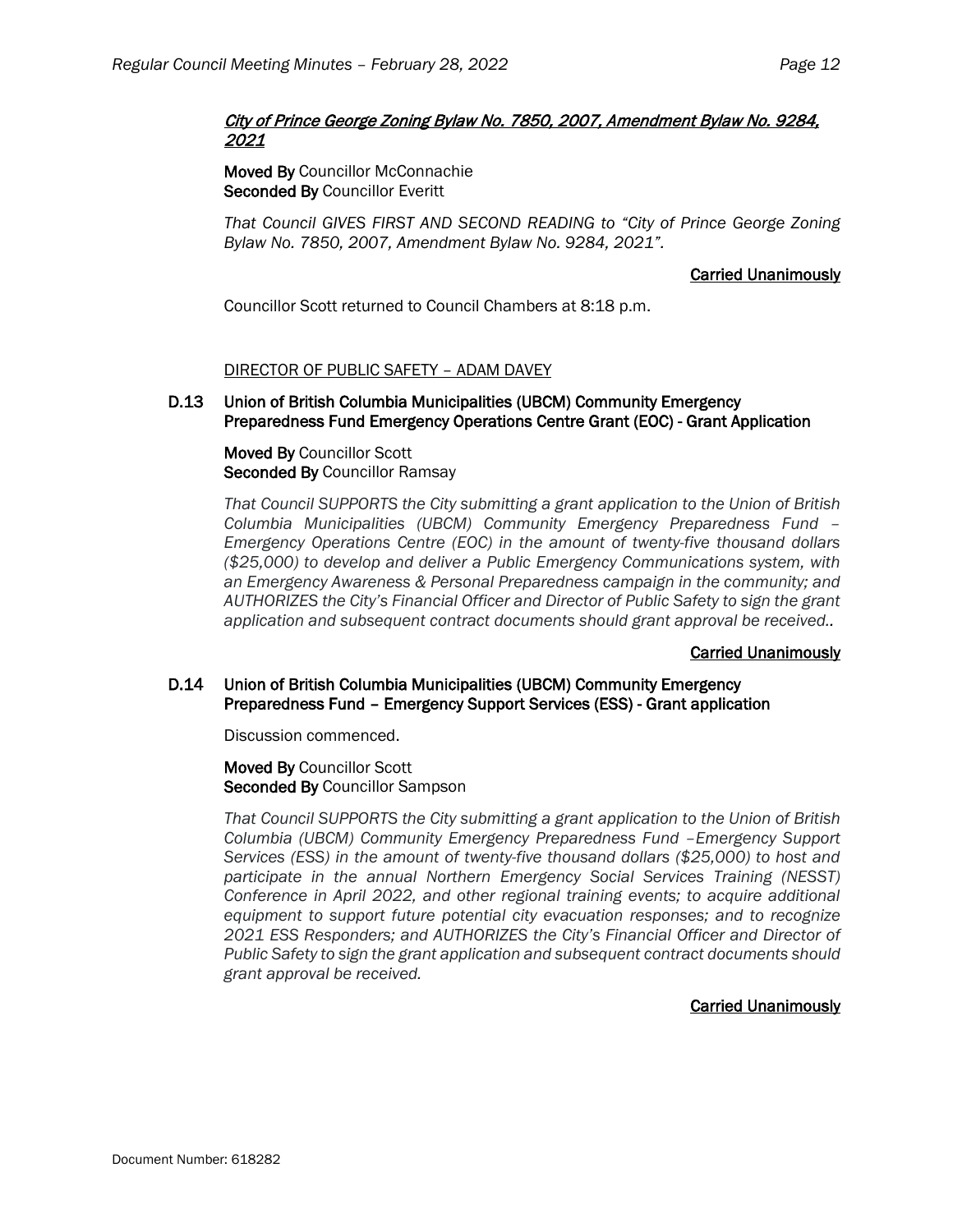# E. BYLAWS – FINAL READING AND ADOPTION

# E.1 City of Prince George Zoning Bylaw No. 7850, 2007, Amendment Bylaw No. 9262, 2021

Moved By Councillor Skakun Seconded By Councillor Everitt

*That Council GRANTS FINAL READING AND ADOPTION to "City of Prince George Zoning Bylaw No. 7850, 2007, Amendment Bylaw No. 9262, 2021."*

## Carried Unanimously

# E.2 City of Prince George Official Community Plan Bylaw No. 8383, 2011, Amendment Bylaw No. 9218, 2021

Moved By Councillor McConnachie Seconded By Councillor Ramsay

*That Council GRANTS FINAL READING AND ADOPTION to "City of Prince George Official Community Plan Bylaw No. 8383, 2011, Amendment Bylaw No. 9218, 2021".*

# Carried Unanimously

# E.3 City of Prince George Zoning Bylaw No. 7850, 2007, Amendment Bylaw No. 9219, 2021

Moved By Councillor Frizzell Seconded By Councillor McConnachie

*That Council GRANTS FINAL READING AND ADOPTION to "City of Prince George Zoning Bylaw No. 7850, 2007, Amendment Bylaw No. 9219, 2021."*

# Carried Unanimously

# F. NOTICE OF MOTION

### F.1 Condemning Hate, Racism, and Discrimination

A notice of motion was submitted by Councillor Frizzell and Councillor Scott for consideration at the March 14, 2022 regular Council meeting.

## G. CORRESPONDENCE

- G.1 Five Items of Correspondence received between October 2021 and January 2022 in Follow Up to Minister Meetings with the City of Prince George During the 2021 Union of BC Municipalities Convention
- G.2 Correspondence dated February 3, 2022 from Johnson Lee, Stakeholder Engagement Advisor, BC Hydro: Transmission Infrastructure Upgrade to Support Potential LNG Canada Phase 2
- G.3 Correspondence dated February 1, 2022 from Mayor Rod Crowe, Village of Chase: BC Wildfires Petition - District of Lillooet
- G.4 Correspondence dated January 28, 2022 from Mayor Leslie Baird, Village of Cumberland: Support of Bill C-216: Health-Based Approach to the Substance Use Act
- G.5 Correspondence dated February 2, 2022 from Mayor Lisa Helps, City of Victoria: Supporting the Legal Challenge of the Government of Quebec Bill 21